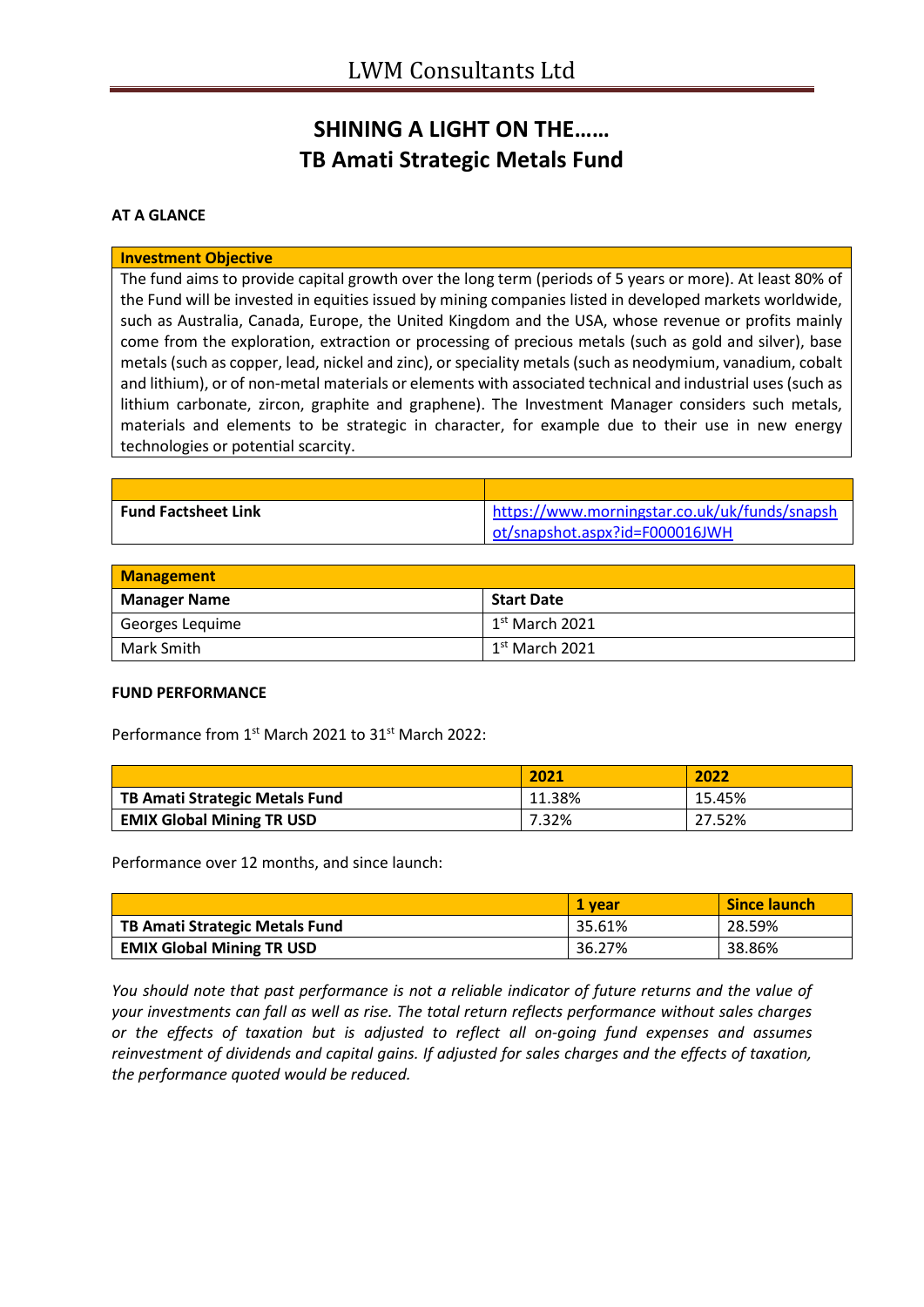# LWM Consultants Ltd

| <b>Tracking</b><br><b>Error</b> | <b>Active</b><br><b>Share</b> | <b>Upside</b><br><b>Capture</b><br><b>Ratio</b> | <b>Downside</b><br><b>Capture</b><br><b>Ratio</b> | <b>Batting</b><br><b>Average</b> | <b>Beta</b> | <b>Alpha</b> | <b>Equity</b><br><b>Style</b> |
|---------------------------------|-------------------------------|-------------------------------------------------|---------------------------------------------------|----------------------------------|-------------|--------------|-------------------------------|
|                                 | 100.00                        |                                                 | -                                                 |                                  |             |              | Blend<br>Small                |

| <b>Volatility Measurements</b> |                          |  |
|--------------------------------|--------------------------|--|
| 3-Yr Std Dev (volatility)      | $\overline{\phantom{0}}$ |  |
| 3-Yr Mean Return (average)     | $\overline{\phantom{0}}$ |  |

| <b>Investment Style Details</b> |        |  |
|---------------------------------|--------|--|
| Giant                           | 0.00%  |  |
| Large                           | 4.13%  |  |
| Medium                          | 27.33% |  |
| Small                           | 42.78% |  |
| Micro                           | 22.30% |  |

| Top 5 Holdings - 29 Equity Holdings |                        |       |
|-------------------------------------|------------------------|-------|
| Fortuna Silver Mines Inc            | <b>Basic Materials</b> | 4.82% |
| Fresnillo PLC                       | <b>Basic Materials</b> | 4.10% |
| <b>Endeavour Mining PLC</b>         | <b>Basic Materials</b> | 3.58% |
| OceanaGold Corp                     | <b>Basic Materials</b> | 3.31% |
| Anglogold Ashanti Ltd ADR           | <b>Basic Materials</b> | 3.12% |

| <b>Top 5 Regions</b> |        |  |
|----------------------|--------|--|
| Canada               | 38.26% |  |
| Australasia          | 30.79% |  |
| United Kingdom       | 15.26% |  |
| Africa               | 5.85%  |  |
| Latin America        | 5.31%  |  |

#### **UPDATE….**

This was a strategy that we had dismissed primarily because it appeared to be too niche. Within this there is a perception of greater risk. This was therefore our first face to face meeting with the team and this has painted a slightly different picture as to what this is looking to achieve and why perhaps investors might wish to consider it.

In terms of the managers, they have a background in mining and geology before coming across into fund management. They have worked together at different stages of their careers, and this is an area they clearly have an immense amount of knowledge about, including a wide list of contacts.

So the management is one thing to take notice on.

The second is understand the strategy. This is not a single metal strategy. This invests across precious (silver and gold), industrial and speciality metals. Each area has a cycle whether it is trough, mid or late cycle and they capture this within the strategy by actively moving between different parts of the cycle. As an example, the strategy is currently more defensive with around 50% in precious metals.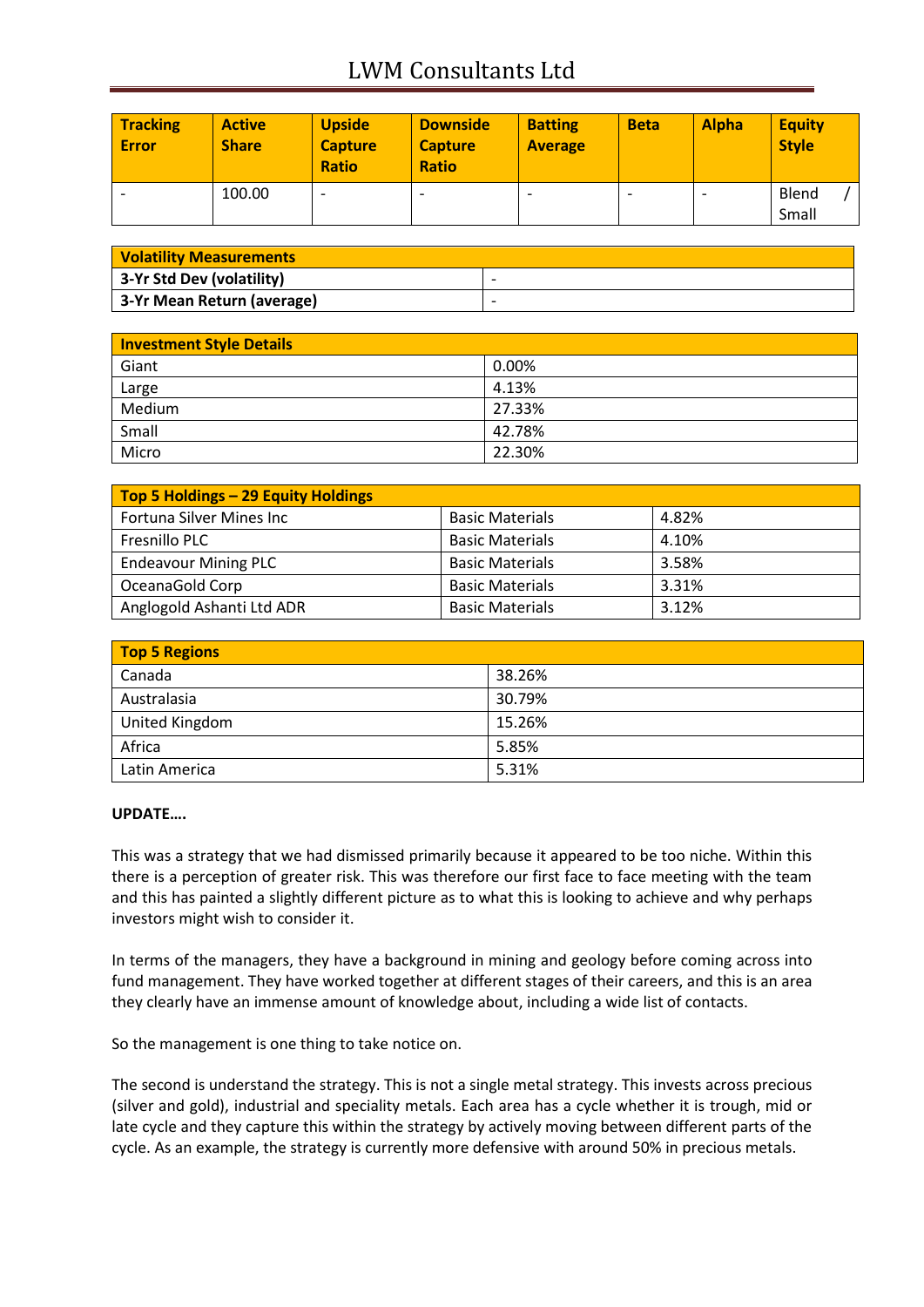We talked about the risk and they explained that we are in a metal intensive period where companies have healthy balance sheets, and around 50% of the companies they invest in are developing new projects. The sector has had around 10 to 15 years of underinvestment and with greater demand it will take many years to catch-up.

In terms of the opportunity set across metals, this includes the transition to sustainable energy, rising debt and political uncertainty, inflationary pressures, infrastructure spending, hydrogen fuel cells, move to electric vehicles, supply and demand dynamics and global population growth.

The next area we touched on was environmental and political risks. In terms of political risks, they only invest in the main listed markets and are looking for established companies. There are areas they avoid which include Russia, Venezuela, China, and parts of Africa.

In terms of environmental, social and governance (ESG) they like to do site visits. They have a background in mining so they can ask the right questions and see how the workforce are. This is really important because if something doesn't feel right then they can speak to the management, and if the management don't want to engage then that becomes a red flag for them. The technical knowledge is vital in doing this job and they are modelling around 150 companies and then investing in around 40 to 45 companies.

Knowledge is important not just in understanding what the companies are doing but also understanding the technical aspects of a company. An example they spoke about was when the markets wrote down a company by about 40% because they didn't understand the cost implications. They worked out the worst-case scenario which meant the company was trading at an extreme discount. They invested, and this has seen returns of 80%.

We talked about risk and they explained that companies in this sector do have hiccups and things can go wrong. Knowing the asset and the company is really important because the markets short term view on something often provides them with opportunities. So this is also about being patient investors.

To some extent this should be seen as a strategic metal fund. Rather than trying to guess where the best place to be is, we are handing this to the managers to invest where they see the best value and move across the different cycles. They see that this opportunity could run for 20 years, and even beyond that, but there will be a point where returns are harder to achieve. Now, however, is not this point.

In terms of selling stocks, every company has a 12-month projected return. When it reaches this then they re-assess it and if the opportunity is not there then they will sell out. They are happy to sell when the price is too high and then buy again when the price drops. This reflects the approach of not sitting on winnings for too long.

Where they see the greatest opportunities is within the small and mid-cap stocks. They do have some larger cap but only where they have seen some mis-priced opportunities.

In summary, this is not a green fund but what it does is invest in a part of the market which will be very needed to drive that transition. It doesn't mean they ignore ESG, the industry has made great strides to clean up its image. They have companies who are mitigating their carbon footprint, those using electric or hydrogen fleets, those using solar to generate power, those who mine underground and also actively avoid countries with poor records. This fund has done well since launch but it should